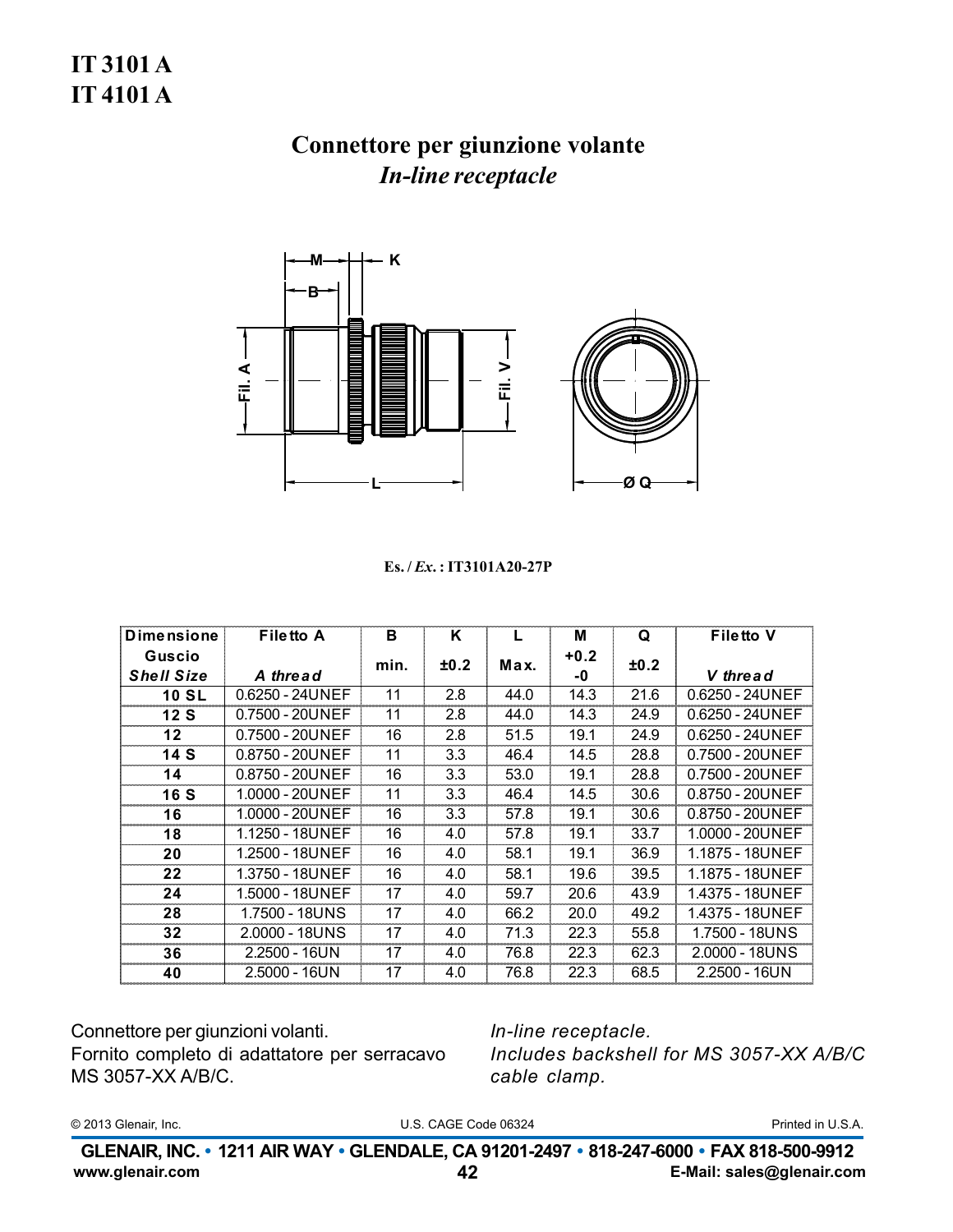## **IT 3101 A ... PHM IT 4101 A ... PHM**

### Connettore per giunzione volante **In-line receptacle**



#### Es./*Ex.*: IT3101A20-27PPHM11

| <b>Dimensione</b> |              | <b>Filetto A</b> | B    | C                                       | K    |      | м      | Q    |
|-------------------|--------------|------------------|------|-----------------------------------------|------|------|--------|------|
| Guscio            | P.N. PHM     |                  | min. | $min. \div Max.$                        | ±0.2 | Max. | $+0.2$ | ±0.2 |
| <b>Shell Size</b> |              | A thread         |      |                                         |      |      | -0     |      |
| <b>10 SL</b>      | 9            | 0.6250 - 24UNEF  | 11   | $2 + 9$                                 | 2.8  | 60   | 14.3   | 21.6 |
| 12S               | 11           | 0.7500 - 20UNEF  | 11   | $2 + 11$                                | 2.8  | 60   | 14.3   | 24.9 |
| 12 <sub>2</sub>   | 11           | 0.7500 - 20UNEF  | 16   | $2 + 11$                                | 2.8  | 60   | 19.1   | 24.9 |
| 14 S              | 11           | 0.8750 - 20UNEF  | 11   | $2 + 11$                                | 3.3  | 60   | 14.5   | 28.8 |
| 14                | 11           | 0.8750 - 20UNEF  | 16   | $2 + 11$                                | 3.3  | 60   | 19.1   | 28.8 |
| <b>16 S</b>       | 11           | 1.0000 - 20UNEF  | 11   | $2 + 11$                                | 3.3  | 60   | 14.5   | 30.6 |
| 16                | 11           | 1.0000 - 20UNEF  | 16   | $2 + 11$                                | 3.3  | 70   | 19.1   | 30.6 |
| 18                | 11/18        | 1.1250 - 18UNEF  | 16   | $2 \div 11 / 9 \div 16.5$               | 4.0  | 70   | 19.1   | 33.7 |
| 20                | 11/18        | 1.2500 - 18UNEF  | 16   | $2 \div 11/9 \div 16.5$                 | 4.0  | 70   | 19.1   | 36.9 |
| 22                | 18           | 1.3750 - 18UNEF  | 16   | $9 \div 16.5$                           | 4.0  | 70   | 19.6   | 39.5 |
| 24                | 18 / 22 / 24 | 1.5000 - 18UNEF  | 17   | $9 \div 16.5 / 15 \div 20 / 19 \div 24$ | 4.0  | 80   | 20.6   | 43.9 |
| 28                | 18 / 22 / 24 | 1.7500 - 18UNS   | 17   | $9 \div 16.5 / 15 \div 20 / 19 \div 24$ | 4.0  | 80   | 20.0   | 49.2 |
| 32                | 22/24        | 2.0000 - 18UNS   | 17   | 15÷20 / 19÷24                           | 4.0  | 80   | 22.3   | 55.8 |
| 36                | 35           | $2.2500 - 16UN$  | 17   | $23 \div 35$                            | 4.0  | 95   | 22.3   | 62.3 |
| 40                | 35           | $2.5000 - 16UN$  | 17   | $23 + 35$                               | 4.0  | 95   | 22.3   | 68.5 |

Connettore per giunzioni volanti.

Fornito completo di serracavo PHM. Garantisce una ottima tenuta meccanica sul cavo e ambientale se provvisto di appositi O-Ring.

### In-line receptacle.

Includes a PHM cable clamp that assures an excellent mechanical and waterproof seal if used with the correct neoprene sealing sleeves. No grommet supplied.

| © 2013 Glenair, Inc. |  |
|----------------------|--|
|----------------------|--|

U.S. CAGE Code 06324

Printed in U.S.A.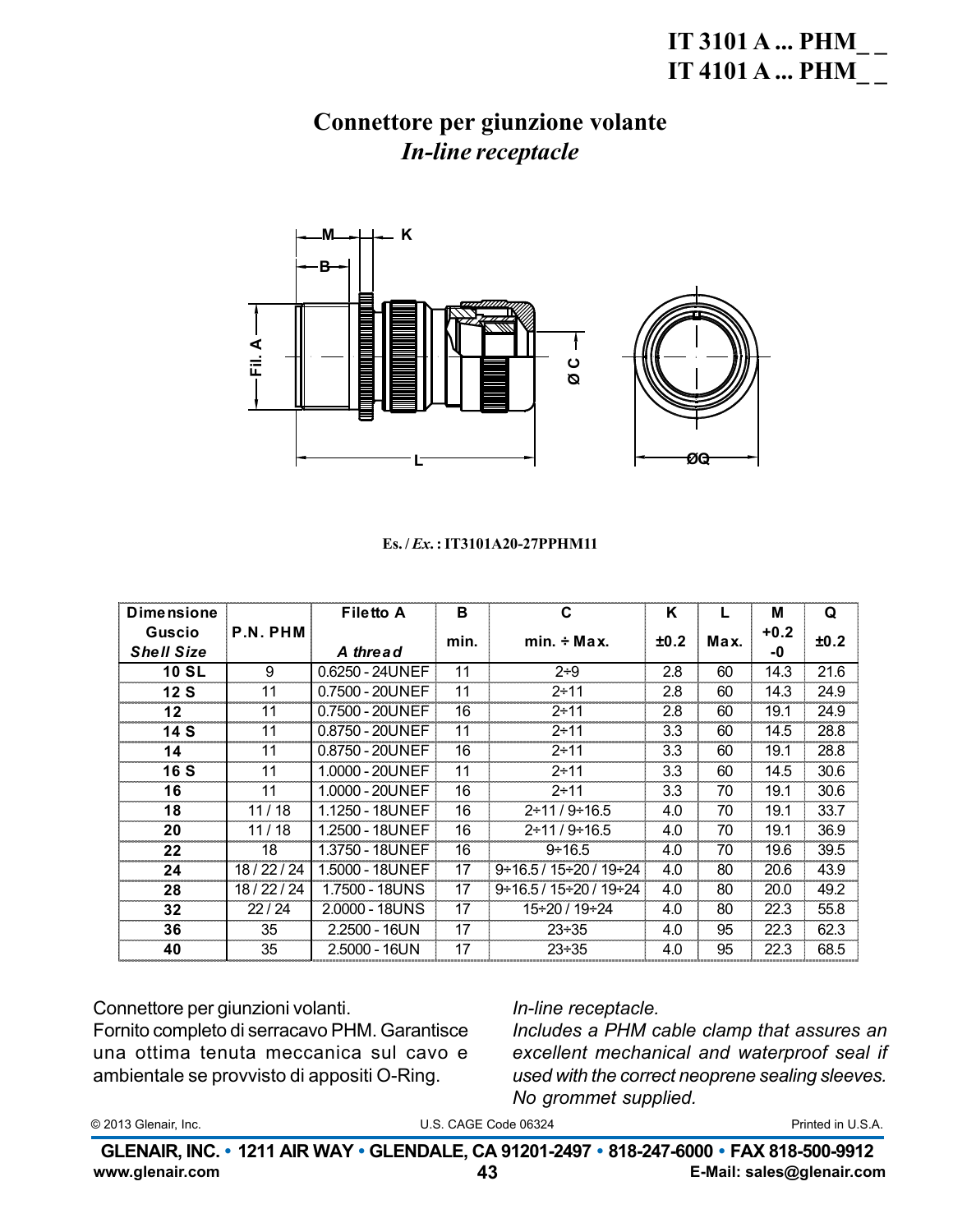# **IT 3101 F IT 4101 F**

## Connettore per giunzione volante **In-line receptacle**



#### Es./*Ex.*: IT3101F20-27P

| <b>Dimensione</b>           | <b>Filetto A</b> | в    | Κ    | L     | м            | Q    |
|-----------------------------|------------------|------|------|-------|--------------|------|
| Guscio<br><b>Shell Size</b> | A thread         | min. | ±0.2 | Max.  | $+0.2$<br>-0 | ±0.2 |
| <b>10 SL</b>                | 0.6250 - 24UNEF  | 11   | 2.8  | 55.0  | 14.3         | 21.6 |
| 12 S                        | 0.7500 - 20UNEF  | 11   | 2.8  | 55.0  | 14.3         | 24.9 |
| $12 \,$                     | 0.7500 - 20UNEF  | 16   | 2.8  | 62.5  | 19.1         | 24.9 |
| 14S                         | 0.8750 - 20UNEF  | 11   | 3.3  | 58.4  | 14.5         | 28.8 |
| 14                          | 0.8750 - 20UNEF  | 16   | 3.3  | 65.0  | 19.1         | 28.8 |
| 16 S                        | 1.0000 - 20UNEF  | 11   | 3.3  | 60.4  | 14.5         | 30.6 |
| 16                          | 1.0000 - 20UNEF  | 16   | 3.3  | 71.8  | 19.1         | 30.6 |
| 18                          | 1.1250 - 18UNEF  | 16   | 4.0  | 77.8  | 19.1         | 33.7 |
| 20                          | 1.2500 - 18UNEF  | 16   | 4.0  | 74.0  | 19.1         | 36.9 |
| 22                          | 1.3750 - 18UNEF  | 16   | 4.0  | 74.0  | 19.6         | 39.5 |
| 24                          | 1.5000 - 18UNEF  | 17   | 4.0  | 76.7  | 20.6         | 43.9 |
| 28                          | 1.7500 - 18UNS   | 17   | 4.0  | 83.2  | 20.0         | 49.2 |
| 32                          | 2.0000 - 18UNS   | 17   | 4.0  | 90.3  | 22.3         | 55.8 |
| 36                          | 2.2500 - 16UN    | 17   | 4.0  | 96.8  | 22.3         | 62.3 |
| 40                          | 2.5000 - 16UN    | 17   | 4.0  | 115.8 | 22.3         | 68.5 |

Connettore per giunzioni volanti. Fornito completo di zoccolo isolante, adattatore e serracavo MS 3057 classe A.

In-line receptacle. Includes insulating grommet, backshell and class A cable clamp MS 3057 type.

© 2013 Glenair, Inc.

U.S. CAGE Code 06324

Printed in U.S.A.

GLENAIR, INC. • 1211 AIR WAY • GLENDALE, CA 91201-2497 • 818-247-6000 • FAX 818-500-9912 www.glenair.com E-Mail: sales@glenair.com 44